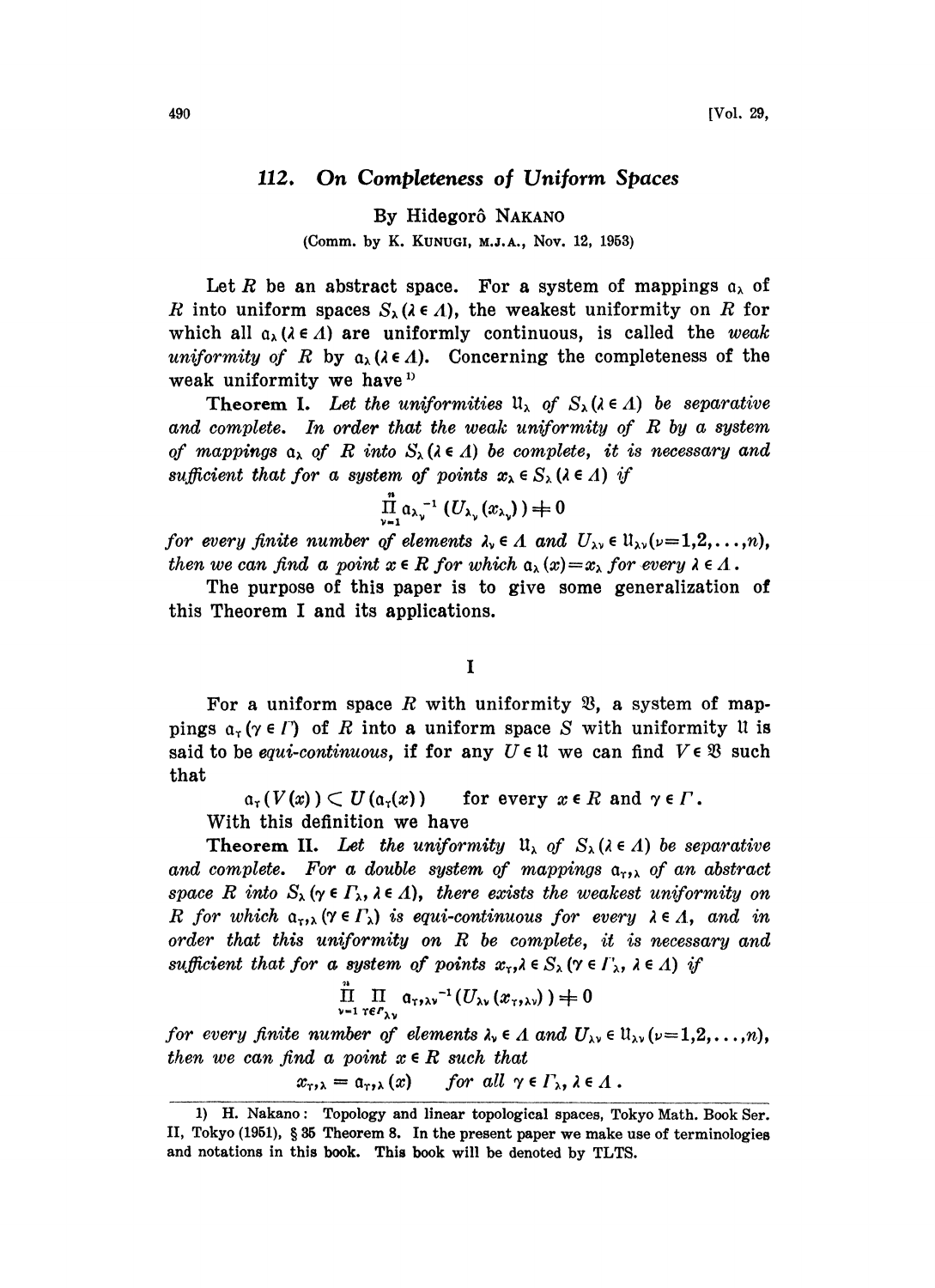In order to prove this Theorem II, we shall define power of a uniformity. Let S be a uniform space with uniformity  $\mathfrak u$ . For another abstract space  $\Lambda$ , considering every system  $x_{\lambda} \in S(\lambda \in \Lambda)$  a point  $(x_{\lambda})_{\lambda \in \Lambda}$ , we obtain a space, which is called the *power* of S by A and denoted by  $S^4$ . For each  $U \in \mathfrak{U}$ , putting

 $U^{\lambda}(x_{\lambda})_{\lambda \in \Lambda} = \{(y_{\lambda})_{\lambda \in \Lambda}: y_{\lambda} \in U(x_{\lambda}) \text{ for every } \lambda \in \Lambda\},$ 

we obtain a connector  $U^A$  in  $S^A$ . Furthermore we see easily that there exists uniquely a uniformity on  $S<sup>4</sup>$  of which  $U<sup>4</sup>(U \in \mathbb{N})$  is a basis. This uniformity on  $S<sup>4</sup>$  is called the *power* of U by A and denoted by  $\mathfrak{u}_4$ . With this definition we can prove easily that if  $\mathfrak{u}$ is separative, then  $\mathfrak{u}_4$  also is separative; and if  $\mathfrak{u}_1$  is complete, then  $\mathfrak{u}$ <sup>*a*</sup> also is complete.

For a system of mappings  $a_{\lambda}(\lambda \in \Lambda)$  of a uniform space R into a uniform space  $S$  with uniformity  $\mathfrak{u}$ , it is evident by definition that  $a_{\lambda}(\lambda \in \Lambda)$  is equi-continuous if and only if the mapping a of R into the power  $S^4$  with uniformity  $\mathfrak{u}_4$ :

$$
\alpha(x) = (\alpha_{\lambda}(x))_{\lambda \in A} \in S^A \qquad (x \in R)
$$

is uniformly continuous. Therefore for a system of mappings  $a_{\tau}$ , of an abstract space R into uniform spaces  $S_{\lambda}(\gamma \in \Gamma_{\lambda}, \lambda \in \Lambda)$ , the weak uniformity of R by the system of mappings  $a_{\lambda}$  of R into the uniform spaces  $S_{\lambda}^{r\lambda}(\lambda \in \Lambda)$ :

$$
\alpha_{\lambda}(x) = (\alpha_{\gamma,\lambda}(x))_{\gamma \in \Gamma_{\lambda}} \in S_{\lambda}^{\Gamma_{\lambda}} \qquad (x \in R)
$$

is the weakest uniformity on R for which  $a_{\tau,\lambda}$  ( $\gamma \in \Gamma_{\lambda}$ ) is equi-continuous for every  $\lambda \in \Lambda$ . Therefore we conclude Theorem II immediately from Theorem I.

In Theorem II, if all uniform spaces  $S_{\lambda}(\lambda \in \Lambda)$  coincide with a complete separative uniform space  $S$  with uniformity  $\mathfrak{u}$ , and for a system of points  $x_{\tau,\lambda} \in S(\gamma \in \Gamma_{\lambda}, \lambda \in \Lambda)$  if

$$
\prod_{\nu=1}^n \prod_{\tau \in P_{\lambda\nu}} \alpha_{\tau\lambda\lambda\nu}^{-1}(U_\nu(x_{\tau\lambda\lambda\nu})) + 0
$$

for every finite number of elements  $\lambda_{\nu} \in \Lambda$  and  $U_{\nu} \in \mathfrak{U}(\nu=1,2,\ldots,n)$ , then  $a_{\tau\lambda} = a_{\tau'\lambda'}$  implies  $x_{\tau\lambda} = x_{\tau'\lambda'}$ , because 11 is seperative by assumption. Therefore we conclude from Theorem II

**Theorem III.** Let  $a_{\lambda}$ ( $\lambda \in \Lambda$ ) be a system of mappings of an abstract space  $R$  into a uniform space  $S$  with a complete separative uniformity ii. For a system of subsets  $A_r \subset A(\gamma \in \Gamma)$  there exists the weakest<br>uniformity on R for which  $a_{\lambda}(\lambda \in A_{\tau})$  is equi-continuous for every uniformity on R for which  $a_{\lambda}(\lambda \in \Lambda_T)$  is equi-continuous for every  $\gamma \in \Gamma$ , and if  $\Lambda = \sum_{\tau \in \Gamma} \Lambda_{\tau}$  and for any  $\gamma_1, \gamma_2 \in \Gamma$  we can find an element  $\gamma \in \Gamma$  such that  $A_{\tau_1} \nightharpoonup A_{\tau_2} \subset A_{\tau}$ , then in order that this weakest uniformity on  $R$  be complete, it is necessary and sufficient that for  $a$ system of points  $x_{\lambda} \in S(\lambda \in \Lambda)$  if

$$
\prod_{\lambda \in \mathfrak{t}_{\gamma}} \mathfrak{a}_{\lambda}^{-1}(U(x_{\lambda})) \neq 0
$$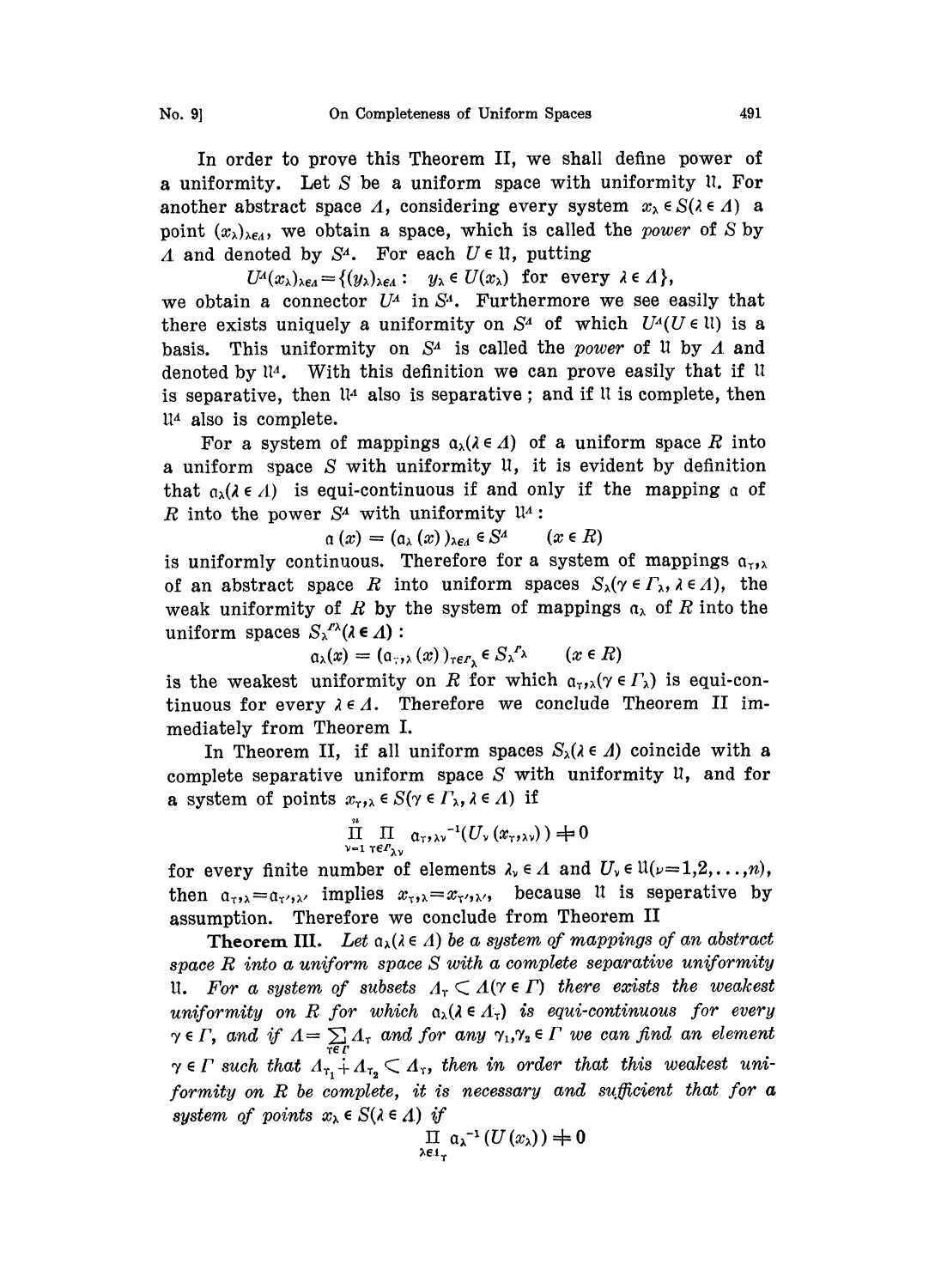for every  $\gamma \in \Gamma$  and  $U \in \mathfrak{U}$ , then we can find a point  $x \in R$  such that  $a_{\lambda}(x)=x_{\lambda}$  for every  $\lambda \in \Lambda$ .

Let  $\mathfrak A$  be the totality of mappings of an abstract space  $R$  into a uniform space S which a complete separative uniformity  $\mathfrak{u}$ . Every point  $x \in R$  may be considered a mapping of  $\mathfrak A$  into S as  $\alpha(x) \in S(\alpha \in \mathfrak A)$ . For a system of subsets  $R_{\lambda} \subset R(\lambda \in \Lambda)$  there exists by Theorem III the weakent uniformity on  $\mathfrak A$  for which B is by Theorem III the weakest uniformity on  $\mathfrak A$  for which  $R_\lambda$  is equi-continuous as a system of mappings for every  $\lambda \in \Lambda$ . This weakest uniformity on  $\mathfrak A$  is complete<sup>2</sup>, because for any system of points  $y_x \in S(x \in R)$  there exists obviously  $a \in \mathfrak{A}$  for which  $a(x)=y_x$ for every  $x \in R$ .

A mapping  $a$  of  $R$  into  $S$  is said to be *bounded* in a subset  $R_0 \subset R$ , if the image  $\mathfrak{a}(R_0)$  is a bounded set<sup>3</sup> of S. For a uniformity on  $\mathfrak A$  if  $R_{\lambda}$  is equi-continuous as a system of mappings of  $\mathfrak A$  into S, then we see easily by definition that every convergence by a Cauchy system in  $\mathfrak A$  is a uniform convergence as mappings of  $R_{\lambda}$ into S. Therefore on the totality of those mappings of  $R$  into  $S$ which are bounded in  $R_{\lambda}$  for every  $\lambda \in \Lambda$ , the weakest uniformity for which  $R_{\lambda}$  is equi-continuous for every  $\lambda \in \Lambda$ , is complete. We conclude further that if  $R$  is a topological space, then on the totality of those mappings of R into S which are continuous in  $R_{\lambda}$ by the relative topology for every  $\lambda \in \Lambda$ , the weakest uniformity for which  $R_{\lambda}$  is equi-continuous for every  $\lambda \in \Lambda$ , is complete. Furthermore we obtain likewise that if  $R$  is a uniform space, then on the totality of those mappings of R into S which are uniformly continuous in  $R_{\lambda}$  by the relative uniformity for every  $\lambda \in \Lambda$ , the weakest uniformity for which  $R_{\lambda}$  is equi-continuous for every  $\lambda \in \Lambda$ , is complete.

II

Let  $R$  be a linear space and  $S$  a linear topological space with linear topology  $\mathfrak{B}$ . A system of linear operators  $T_{\lambda}(\lambda \in \Lambda)$  on R into S is said to be bounded, if the system  $T_\lambda x(\lambda \in \Lambda)$  is a bounded set of S for every  $x \in R$ . For a bounded system of linear operators  $T_{\lambda}(\lambda \in \Lambda)$  on R into S we see easily that there exists uniquely a linear topology on  $R$  of which

$$
\prod_{\lambda \in \Lambda} \{x : T_{\lambda} x \in V\} \qquad (V \in \mathfrak{B})
$$

is a basis. Furthermore we see easily that the induced uniformity from this linear topology on  $R$  is the weakest uniformity on  $R$  for

<sup>2)</sup> This fact was proved by N. Bourbaki, Topologie générale, Vol. 3, Chapter 10, espaces fonctionnels, Paris (1949).

<sup>3)</sup> TLTS 32.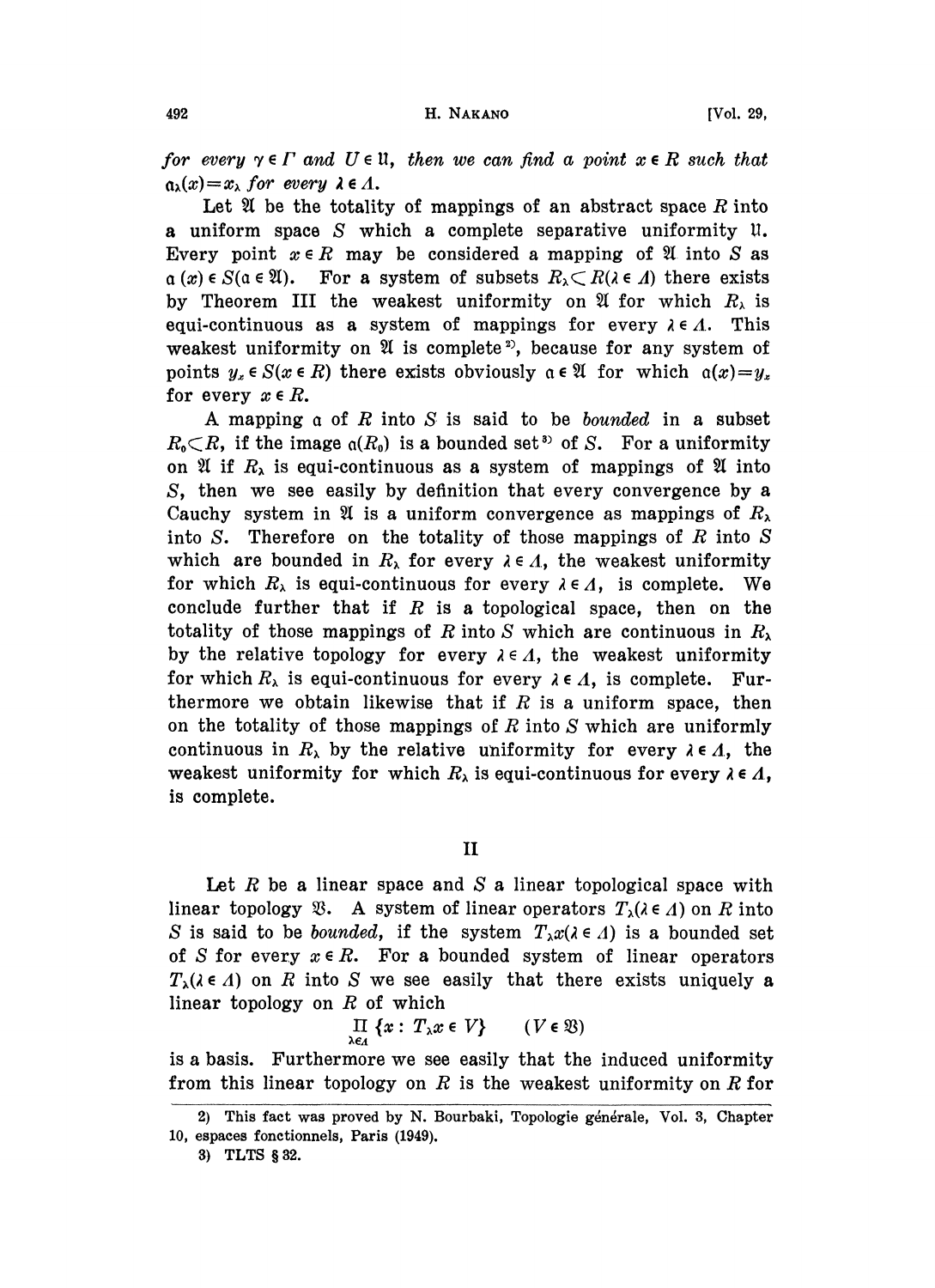which  $T_{\lambda}(\lambda \in \Lambda)$  is equi-continuous. This linear topology on R is obviously convex, if  $\mathfrak V$  is convex. Therefore, recalling Theorem 5 in TLTS 55, we obtain by Theorem III

Theorem IV. Let  $T_{\lambda}(\lambda \in \Lambda)$  be a system of linear operators on <sup>a</sup> linear space R into <sup>a</sup> linear topological space S with a complete separative linear topology  $\mathfrak{B}$ . For a system of subsets  $A_{\tau} \subset A(\gamma \in \Gamma)$ , if  $T_{\lambda}(\lambda \in A_{\tau})$  is a bounded system for every  $\gamma \in \Gamma$ , then there exists uniquely a linear topology on  $R$  whose induced uniformity on  $R$  is the weakest uniformity for which  $T_{\lambda}(\lambda \in A_{\tau})$  is equi-continuous for every  $\gamma \in \Gamma$ . Furthermore if  $A = \sum_{r \in \Gamma} A_r$  and for any  $\gamma_1, \gamma_2 \in \Gamma$  we can find an element  $\gamma \in \Gamma$  such that  $A_{r_1} \doteq A_{r_2} \subset A_r$ , then in order that this linear topology on  $R$  be complete, it is necessary and sufficient that for a system of elements  $x_{\lambda} \in S(\lambda \in \Lambda)$  if

$$
\prod_{\lambda\in A_{\tau}}\{x:\; T_{\lambda}x\in V+x_{\lambda}\}\neq 0
$$

for every  $\gamma \in \Gamma$  and  $V \in \mathfrak{B}$ , then we can find an element  $x \in R$  for which  $T_{\lambda}x=x_{\lambda}$  for every  $\lambda \in \Lambda$ .

Let  $R$  be an abstract space and  $S$  a linear topological space with a complete separative linear topology  $\mathfrak{B}$ . For a subset  $R_0 \subset R$ a mapping  $\alpha$  of R into S is said to be *bounded* if the image  $\alpha(R_0)$  is a bounded set of S. For a system of subsets  $R_{\lambda} \subset R(\lambda \in \Lambda)$ , denoting by  $\mathfrak A$  the totality of those mappings of R into S which are bounded in  $R_{\lambda}$  for every  $\lambda \in \Lambda$ , we obtain a linear space  $\mathfrak{A}$ , defining  $(\alpha a + \beta b)(x) = \alpha a(x) + \beta b(x)$   $(x \in R)$ 

 $(\alpha a + \beta b)(x) = \alpha a(x) + \beta b(x)$ 

for every  $a, b \in \mathfrak{A}$  and real numbers  $\alpha, \beta$ . Furthermore every point  $x \in R$  may be considered a linear operator on R into S as  $a(x) \in S$  $(a \in \mathfrak{A})$  and  $R_{\lambda}$  is a bounded system of linear operators for every  $\lambda \in \Lambda$ . For a system of elements  $x_y \in S(y \in \sum R_\lambda)$  if

$$
\prod_{y\in R_1}\{\alpha:\ \alpha(y)\in V+x_y\}\stackrel{\lambda\in\Lambda}{\neq}0
$$

for every  $\lambda \in \Lambda$  and  $V \in \mathfrak{B}$ , then  $x_y(y \in R_\lambda)$  is a bounded set of S for every  $\lambda \in \Lambda$ , and hence putting  $\alpha_0(y)=x_y$  for  $y \in \sum_{\lambda \in \Lambda} R_{\lambda}$  and  $\alpha_0(y)=0$ for every other point y, we have  $a \in \mathfrak{A}$ . Therefore we obtain by Theorem IV

**Theorem V.** Let R be an abstract space and S a linear topological space with a complete separative linear topology  $\mathfrak{B}$ . For a system of subsets  $R_{\lambda} \subset R(\lambda \in \Lambda)$  such that for any  $\lambda_1, \lambda_2 \in \Lambda$  we can find an element  $\lambda \in \Lambda$  for which  $R_{\lambda_1} \dotplus R_{\lambda_2} \subset R_{\lambda}$ , denoting by  $\mathfrak A$  the totality of those mappings of R into S which are bounded in  $R_{\lambda}$  for every  $\Lambda$ , we obtain a complete linear topological space  $\mathfrak A$  such that  $(\alpha \mathfrak a + \beta \mathfrak b)(x) = \alpha \mathfrak a(x) + \beta \mathfrak b(x)$   $(x \in R)$ 

 $(\alpha a + \beta b)(x) = \alpha a(x) + \beta b(x)$ <br>for every  $a, b \in \mathfrak{A}$  and real numbers  $\alpha, \beta$ , and  $\{\mathfrak{a}: \mathfrak{a}(R_{\lambda}) \subset V\}$  ( $\lambda \in \Lambda, V \in \mathfrak{B}$ )